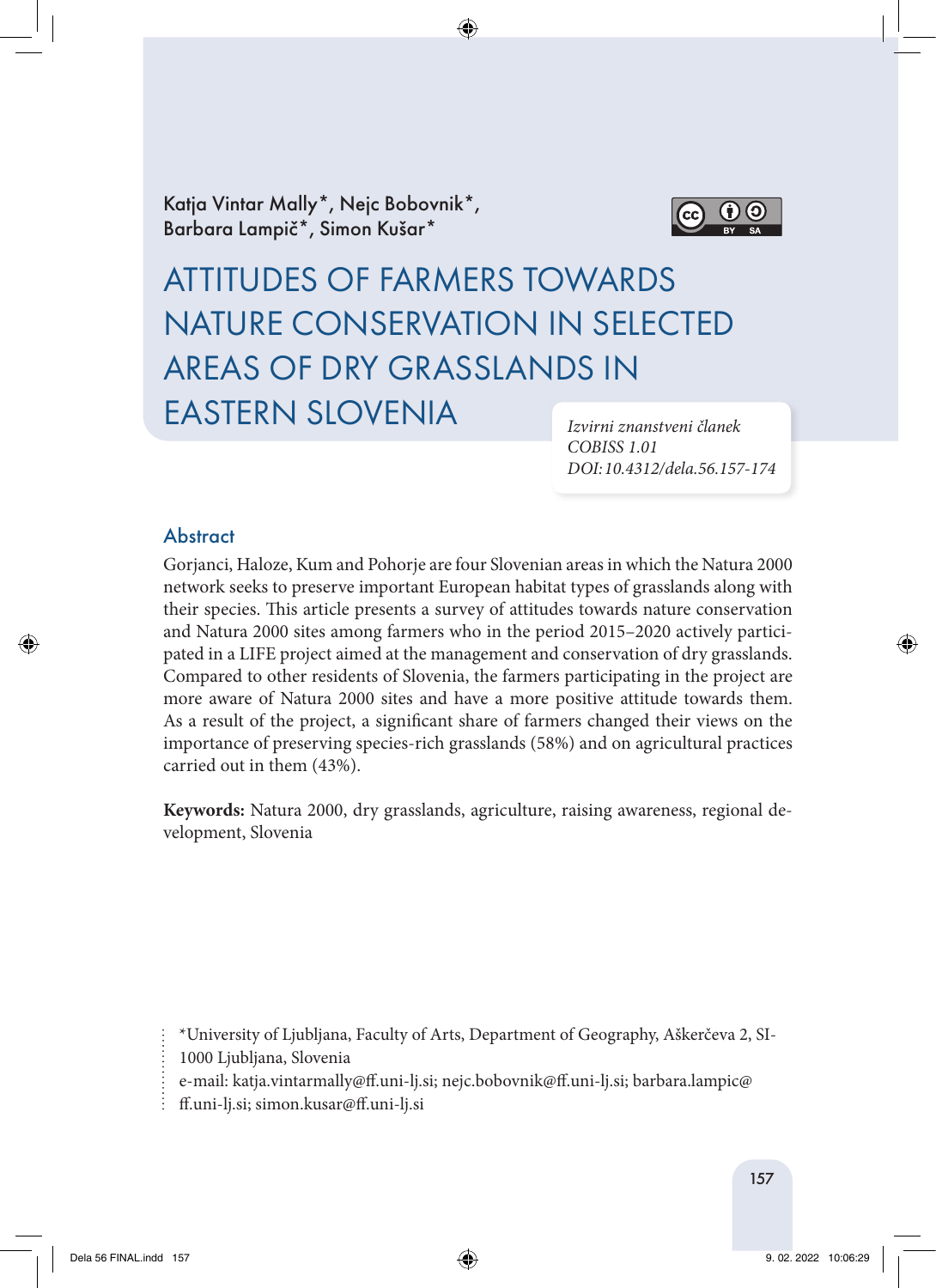# ODNOS KMETOV DO VARSTVA NARAVE NA IZBRANIH OBMOČJIH SUHIH TRAVIŠČ V VZHODNI SLOVENIJI

### Izvleček

Gorjanci, Haloze, Kum in Pohorje so štiri slovenska območja, na katerih se v okviru omrežja Natura 2000 skuša ohranjati evropsko pomembne habitatne tipe travišč ter njihove rastlinske in živalske vrste. Članek predstavlja rezultate anketiranja o odnosu do varstva narave in območij Natura 2000 med kmeti, ki so na teh območjih v obdobju 2015–2020 aktivno sodelovali v LIFE projektu, namenjenem upravljanju in ohranjanju suhih travišč. V primerjavi z drugimi prebivalci Slovenije so v projektu sodelujoči kmetje bolj ozaveščeni o Natura 2000 območjih in imajo do njih bolj pozitiven odnos, zaradi projekta pa je pomemben delež kmetov spremenil pogled na pomen ohranjanja vrstno pestrih travišč (58 %) oziroma na kmetijske prakse na njih (43 %).

**Ključne besede:** Natura 2000, suha travišča, kmetijstvo, ozaveščenost, regionalni razvoj, Slovenija

1 INTRODUCTION

This article presents the results of a survey of attitudes towards nature conservation and Natura 2000 sites among local farmers who previously participated actively in the LIFE project aimed at preserving dry grasslands in four Natura 2000 sites in Eastern Slovenia. In the survey we attempted to ascertain the extent to which the project influenced changes in farmers' attitudes towards dry grasslands and farming on them, and their opinion of Natura 2000 was further compared with the results of Slovenian public opinion polls. A positive attitude of the local population is crucial for the successful management of protected areas. Therefore, it is useful to evaluate the scope and approaches of nature conservation projects in this regard.

In the selected Natura 2000 areas – Haloze, Pohorje, Kum and Gorjanci – in the period 2015–2020 the LIFE project Conservation and management of dry grasslands in Eastern Slovenia (Life to Grasslands) took place with the aim of long-term conservation of selected important European habitat types of grasslands and the plant and animal species dependent on them. The primary criterion for the selection of project areas was therefore the presence of dry grasslands, and in order to determine the results of the project, a study of the broader impacts of project activities, particularly their socioeconomic aspects, on the local population and economy was conducted. Part of this study also focused on identifying the positive and negative impacts of the project on farms that were involved in carrying out specific project activities. To this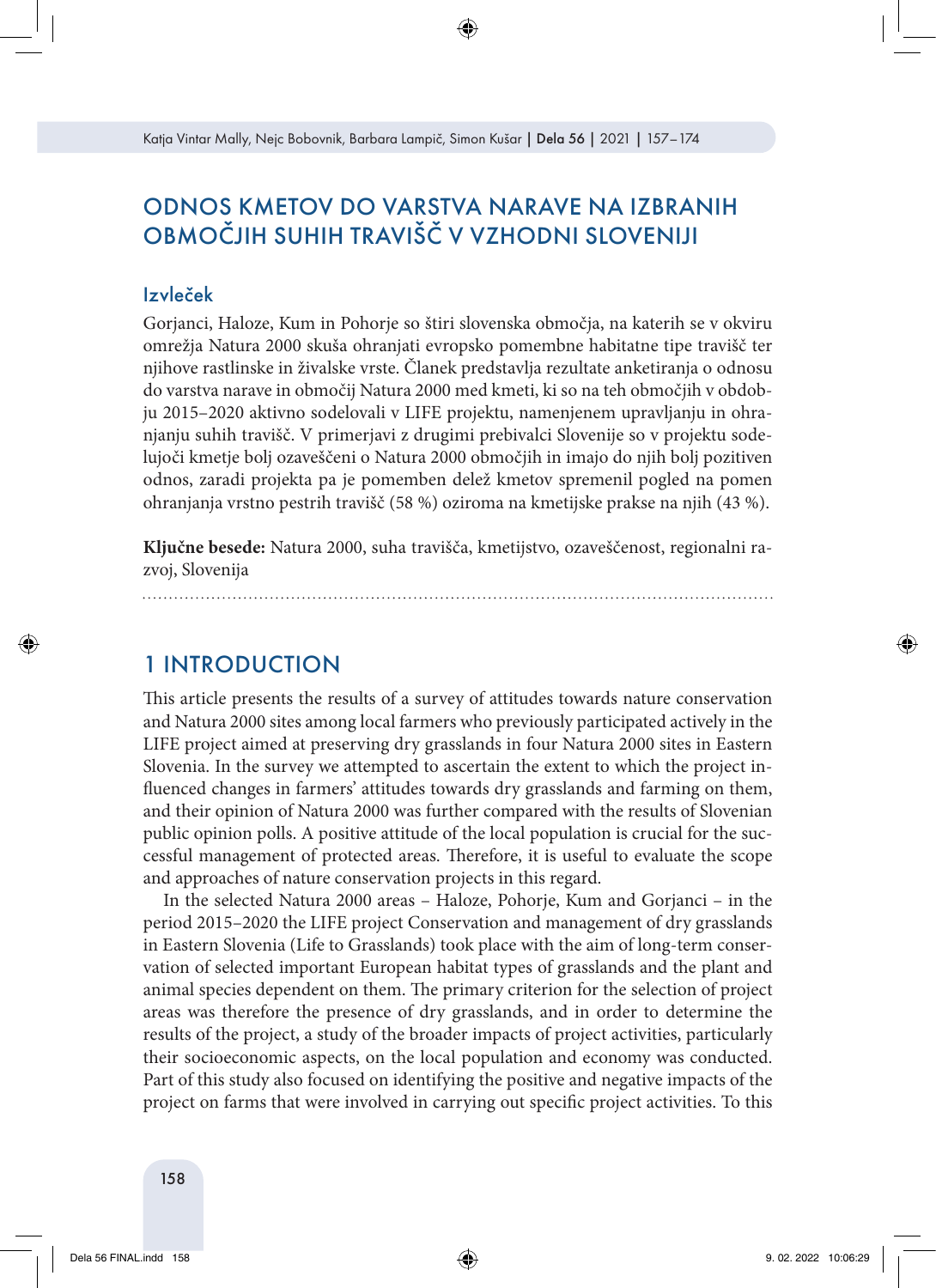end they were surveyed in the final, fifth year of the project not only regarding their experience related to project participation, but also regarding their attitude towards nature conservation.

The successfully implemented LIFE project was also the basis for the establishment of a new agriculture, environment and climate payments intervention (conservation of dry grasslands) (MKGP, 2021), which will include all four selected Natura 2000 sites in the next programming period.

Although the Life to Grasslands project was primarily focused on nature conservation campaigns, an important part of the project partners' activities was also related to education and raising awareness of the local population about the importance of dry grasslands, Natura 2000 sites and nature conservation more generally. Our study is therefore based on the assumption that participating farmers in the project for conservation and management of dry grasslands show a higher level of awareness of Natura 2000 sites and have a more positive attitude towards them compared to other residents of Slovenia.

# 2 THEORETICAL AND METHODOLOGICAL FRAMEWORK OF THE STUDY

The project and the study took place in four areas in the eastern part of Slovenia that are home to important European habitat types of dry grasslands, which are protected in the European Union under Natura 2000. Natura 2000 is the largest network of protected areas in the world, whose aim is the protection of rare and endangered species as well as habitats and their long-term conservation, but which does not exclude human activities within them (The European environment…, 2019). There are a total of 355 Natura 2000 sites in Slovenia, covering 7,682 km<sup>2</sup> or 37.9% of the country's territory, the highest share in the European Union countries, where Natura 2000 averages 18.5% of a country's territory (EEA, 2021). In the areas of Haloze, Kum and Gorjanci, the habitat type 6230 – Species-rich *Nardus* grasslands is protected under Natura 2000, and in Pohorje the habitat type 6210 – Semi-natural dry grasslands and scrubland facies on calcareous substrates (*Festuco-Brometalia*). The presence of both important European habitat types is linked to extensive agriculture or grazing and is threatened on the one hand by intensification of agriculture (increased input of nutrients, mowing that is too frequent, additional sowing of mixed grasses, overgrazing, introduction of invasive species) or land use change (plowing of fields, construction of tourist and other infrastructure), and on the other hand due to the abandonment of meadows and pastures that used to be regularly mown or grazed, resulting in the land becoming overgrown (Calaciura, Spinelli, 2008; Debeljak et al., 2020; Galvánek, Janák, 2008). Fragmentation of grasslands hinders pollination as well as seed dispersal and crossfertilization (Peterken, 2013), while intensification of agriculture leads to erosion of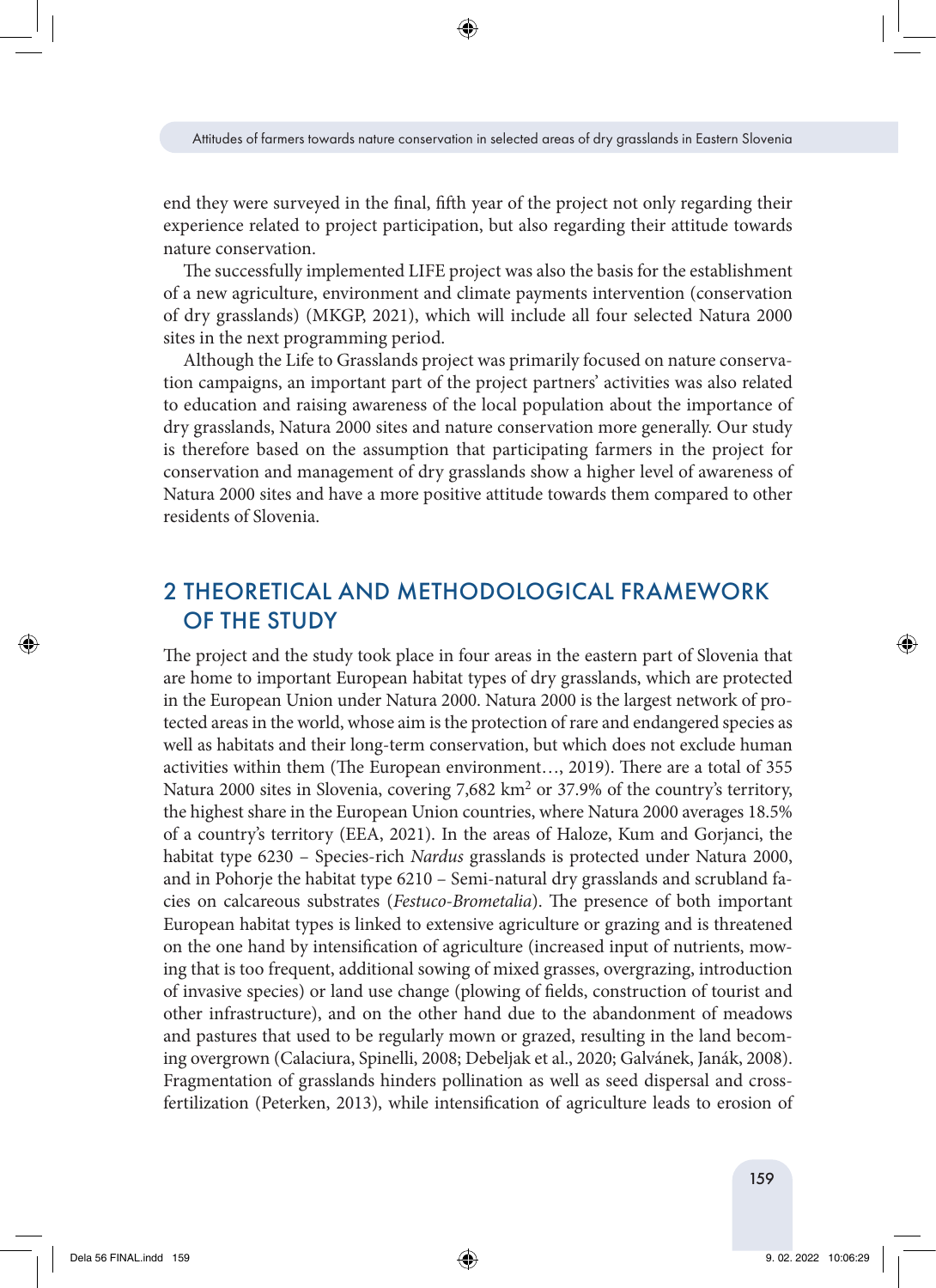farmers' knowledge about their grasslands. Mowing, hay spreading, turning and raking have recently become fully mechanized (Zwitter, Rasran, 2022). Close observation of grasslands during the growing season greatly improves farmers' understanding of grassland ecology, but young farmers have lost touch with grasslands and the changes caused by intensification are no longer properly perceived (Zwitter, Rasran, 2022).

In Slovenia, each habitat type (6230 and 6210) is present in less than 2% of Natura 2000 sites, and grasslands occur mostly in higher lying areas, on diverse soils that are poor in nutrients and have developed on siliceous or calcareous rocks. In addition to maintaining biodiversity (herbs, orchids, butterflies, birds, grazing animals, etc.), grassland conservation is also important for erosion prevention, runoff regulation and many other ecosystem services (Calaciura, Spinelli, 2008; Debeljak et al., 2020; Galvánek, Janák, 2008). (Late) mowing and extensive grazing are recommended for the conservation of dry grasslands in Slovenia, but threats must also be prevented, among which intensive use, eutrophication, abandonment of grasslands and hightrunk orchards, overgrowth, fragmented ownership, erosion, pressures from other economic activities, and aging of the local population and its low level of environmental awareness have been identified (Debeljak et al., 2020; Life Conservation…, 2021). In general, grassland habitat types are among those in the worst condition in Slovenia. In 2019, according to experts, only 27% of grassland habitat types had a favorable conservation status (Petkovšek, 2020).

As part of the Life to Grasslands project, efforts are being made to establish a favorable condition and preserve selected dry grasslands, as well as convince farmers that farming and ensuring food security are possible while still protecting nature, for which cooperation between experts and local residents is essential (IRSNC, 2020). The Slovenian local population in protected areas usually perceives nature protection as a development barrier and not as an opportunity, and for the most part declines to play an active role in the development of their areas (Lampič, Mrak, 2007; Lampič, Mrak, 2008; Rodela, Torkar, 2011). However, an attractive landscape, which is shaped significantly by among other things the presence of species-rich grasslands, is a key factor in the choice of holiday location (Potočnik Slavič et al., 2016). Studies in other countries also show that environmental awareness does not always lead to active participation in solving environmental problems in protected areas (Dimitrakopoulos et al., 2010), so efforts are being made to increase the involvement of diverse stakeholders in the planning and management of protected areas, from experts in various fields to landowners, businesses, and entire local communities (Chan et al., 2007; Kamphorst et al., 2017; Magda et al., 2015; Pietrzyk-Kaszyńska et al., 2012). A positive attitude of the population is key to the successful functioning of nature conservation areas and can promote protection and sustainable management activities (Brankov et al., 2019). The most important precondition was the belief of the local population that living in a nature conservation area adds to the quality of life and that the activities have financial support (Nastran, Černič Istenič, 2015; Šorgo et al., 2016).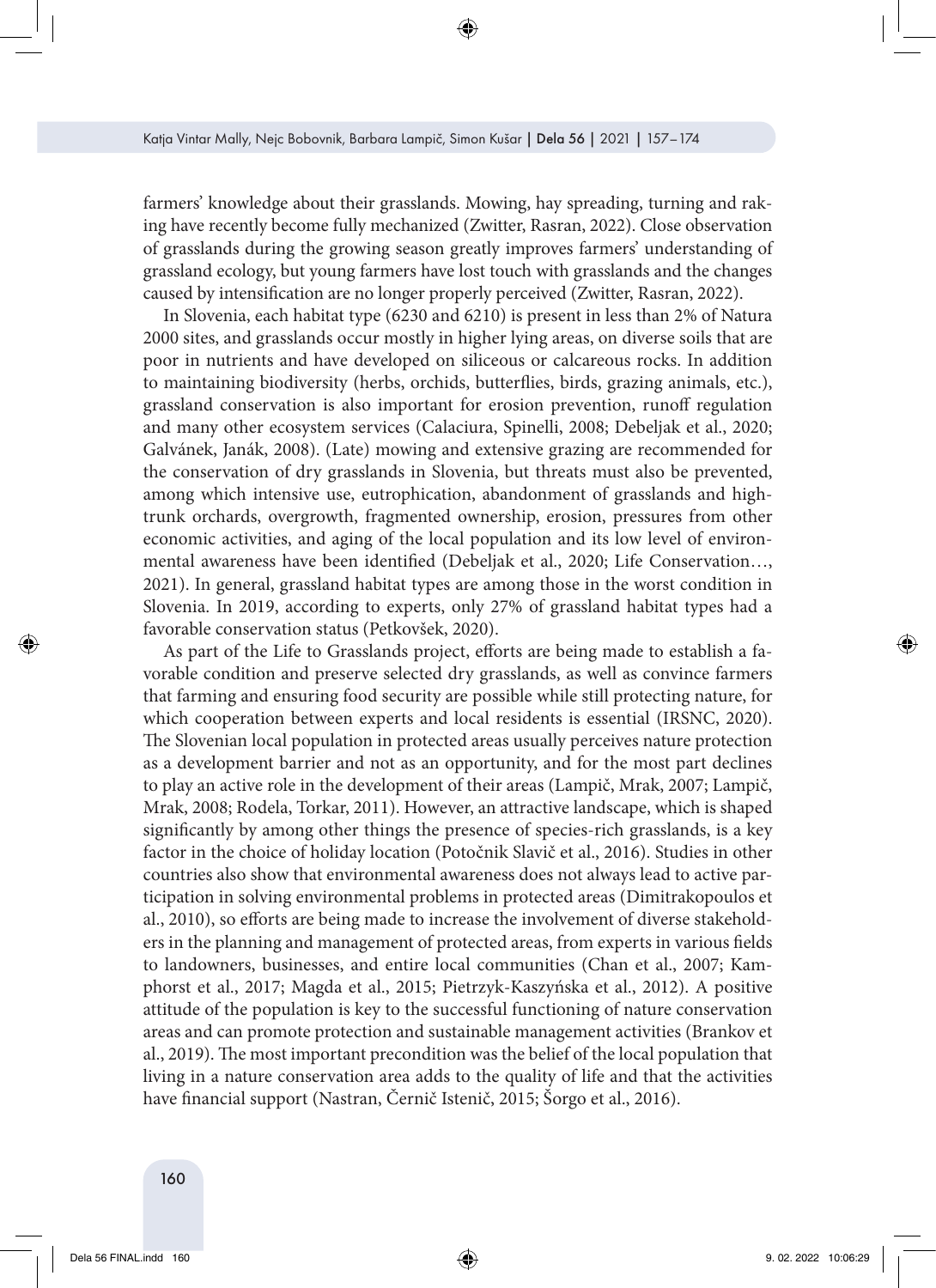|          | <b>Number</b><br>of settle- | Area<br>(km <sup>2</sup> ) | Population,<br>2020 | Number of<br>farms in the | <b>Surveyed farms</b> |       |  |
|----------|-----------------------------|----------------------------|---------------------|---------------------------|-----------------------|-------|--|
|          | ments                       |                            |                     | project                   | number                | share |  |
| Gorjanci | 27                          | 75.9                       | 3,829               | 18                        | 12                    | 66.7  |  |
| Haloze   | 83                          | 276.2                      | 12,527              | 100                       | 67                    | 67.0  |  |
| Kum      | 21                          | 75.6                       | 4,372               | 30                        | 20                    | 66.7  |  |
| Pohorje  | 10                          | 198.5                      | 3,506               | 13                        | 8                     | 61.5  |  |
| Total    | 141                         | 626.2                      | 24,234              | 161                       | 107                   | 66.5  |  |

*Table 1: Basic characteristics of project areas and farms surveyed.*

*Sources of data: SURS, 2020; Vintar Mally et al., 2020.*

The areas in which the project activities took place included 141 settlements with a total area of  $626.2 \text{ km}^2$  and  $24,234$  inhabitants (Table 1). In terms of area as well as in terms of population, the largest project area was Haloze (Figure 1). In this Pannonian region, low tertiary hills predominate, but the relief is extremely varied, so steeper slopes, especially in the western part, are an important limiting factor for agriculture. The eastern part of Haloze has traditionally been more oriented towards viticulture, while the higher and steeper western part has remained predominantly forested (Pak, 2012). Of all the project areas, Haloze has the largest share of overgrown agricultural land. As a result of this process, land use has changed significantly in recent decades and now more than half of the project area is covered by forests and about a quarter by grassland, while permanent crops (vineyards and orchards) cover only about 5% (MGKP, 2016). The project also included the central part of Gorjanci, a plateau and the easternmost Slovenian Dinaric Karst region (Perko, 1999). The central part of Gorjanci studied is relatively sparsely populated, and the area has greater than average forest cover for Slovenian conditions (with forest covering about two-thirds of the area). Among agricultural areas, meadows predominate (around 17%), while fields and gardens account for less than 6%, and permanent crops around 5% (MGKP, 2016). The smallest area included is Kum, which is also the most densely populated. Kum is a Prealpine region, dominated by forest (71% of the area), amidst which sparse settlement consisting of isolated farms and hamlets has been preserved in the cleared areas. The surrounding valleys are significantly more attractive for settlement and the economy. Most of the area is karstic, so the central areas of Kum have no surface river network, and meadows predominate among agricultural land (ARSO, 2020; MGKP, 2016). The fourth project area covered only the western part of the Slovenian Prealpine region of Pohorje. It is the least populated (under 18 inhabitants per  $km^2$ ), and large swathes lie above 1000 meters in elevation, which significantly affects the conditions for agriculture, since highland climate features predominate in the highest places. The most common form of settlement in the area is dispersed settlements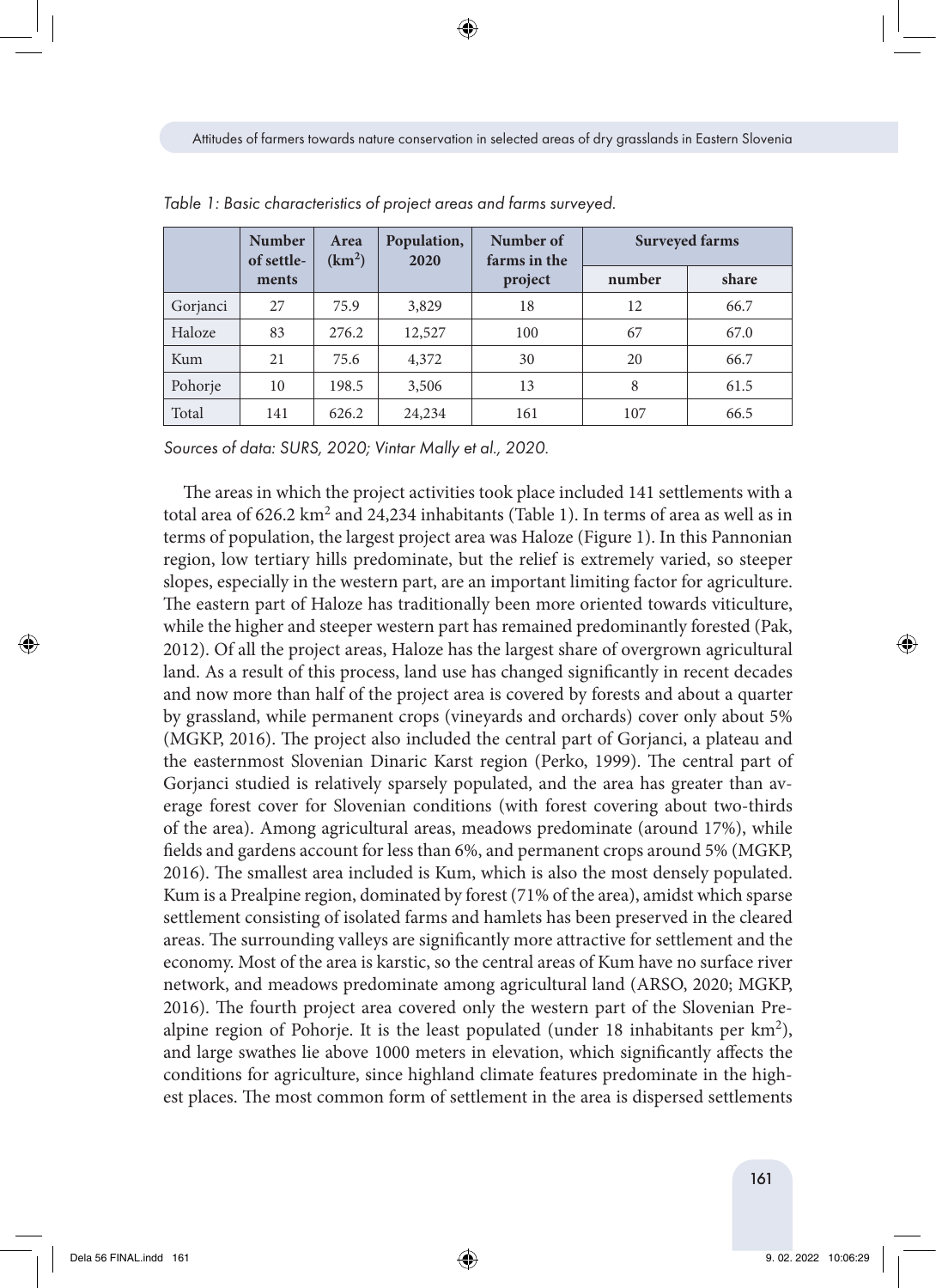and isolated farms (ARSO, 2020; Žiberna, 1999), and as much as 86% of the area is covered by forest, with occasional grassland areas scattered within (10% of the area) (MGKP, 2016).



*Figure 1: Project areas and survey response of farms.*

In all four project areas (hereinafter referred to as Haloze, Pohorje, Kum and Gorjanci for those parts of the Slovenian regions of the same name that were included in the project), we conducted a survey among all farms whose land was involved in the activities of the Life to Grasslands project over the previous four and a half years. Activities for the conservation of dry grasslands that took place on the land holdings of the participating farmers included removing overgrowth, preparing new meadows and pastures for extensive use, restoring or rejuvenating high-trunk orchards and similar. Local farmers and residents were thus not only exposed to education and awareness raising but were also actively involved in the project with their land and labor, and in return the project financed the purchase of agricultural equipment for their use and the assistance of third parties (e.g. for clearing brush from land) (Debeljak et al., 2020). Due to the COVID-19 pandemic, the originally planned field survey was conducted entirely by telephone in the second half of May and the first half of June 2020, by a single interviewer, in order to ensure maximum uniformity in asking questions and comparability of answers.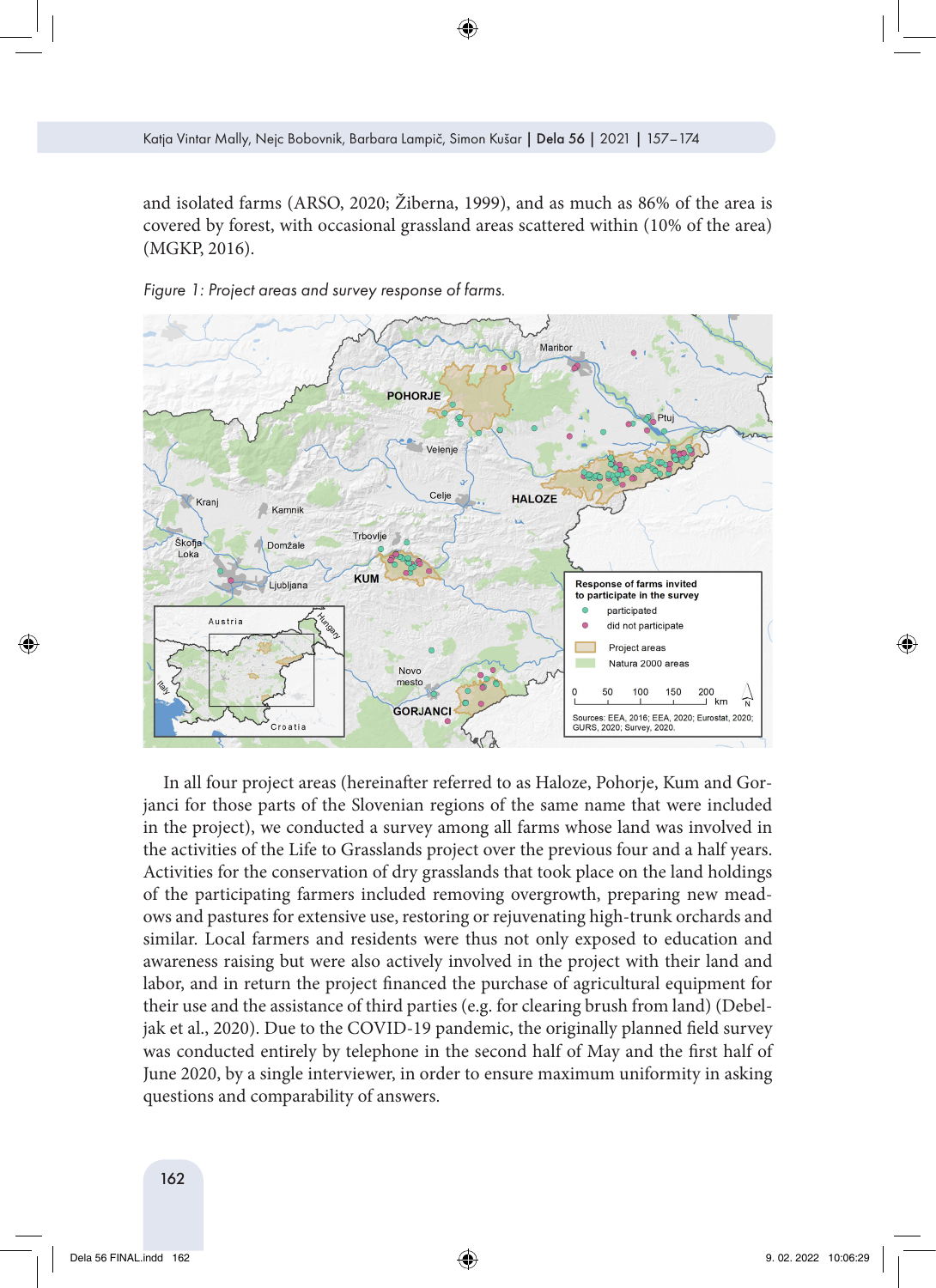We invited all 161 farms who were actively involved in the project and for whom we had contact information to participate in the survey. Two-thirds of them, or 107 farms, agreed to take part, on whose behalf the farmers themselves (74.8%) or their closest family members who were familiar with the project activities responded (Table 1). Haloze has the greatest influence on the overall results, as more than 60% of farms that participated in the project and the survey are from this area. All farms surveyed had land included in the project in one of the project areas, although the location of the respondent's residence and farm address may be outside the area (Figure 1). Due to the high response rate, the sample is representative of the entire set of farms that participated in the project.

In addition to the attitude towards nature conservation and Natura 2000 sites, the survey also determined the degree of satisfaction with participation in the project and perception of the socioeconomic and environmental effects of project activities. This article does not give particular attention to the broader topic of the socioeconomic effects of the project, though it should be noted that these effects can also have a significant impact on the attitude of residents. In this particular case, we primarily investigated changes in farmers' views on the importance of preserving species-rich grasslands and their farming methods as well as respondents' views of Natura 2000. Two survey questions were identical to those in a national public opinion poll on Natura 2000 in Slovenia (Raziskava…, 2019), which enables a direct comparison of the results of both surveys. Although numerous studies on nature protection areas have been published, we found almost none that allowed direct comparison of results, while comparisons with national surveys in Slovenia are also limited by the fact that their results are not reported at the level of regions or smaller areas.

The majority of respondents were men (74.8%), as heads of the agricultural holdings were predominantly male. It is important to note that the respondents are a socioeconomically diverse group. They include elderly farmers, new entrants to farming, subsistence farmers, farmers with registered supplementary activities, organic farmers and also those who are not interested in switching to organic farming at all.

# 3 RESULTS AND DISCUSSION

The Life to Grasslands project took place in existing Natura 2000 areas in which the farmers surveyed cultivate at least part of their agricultural land. In the introductory question, we were therefore interested in whether respondents had already heard of Natura 2000. Of the 107 respondents, 95.3% stated that they had heard of it; only four respondents in Haloze and one in Kum answered in the negative. These results are extremely favorable, especially in comparison with the national public opinion survey (Raziskava…, 2019), according to which fewer than two-thirds of respondents (63.7%) knew of Natura 2000 in Slovenia. Given the intensive cooperation of project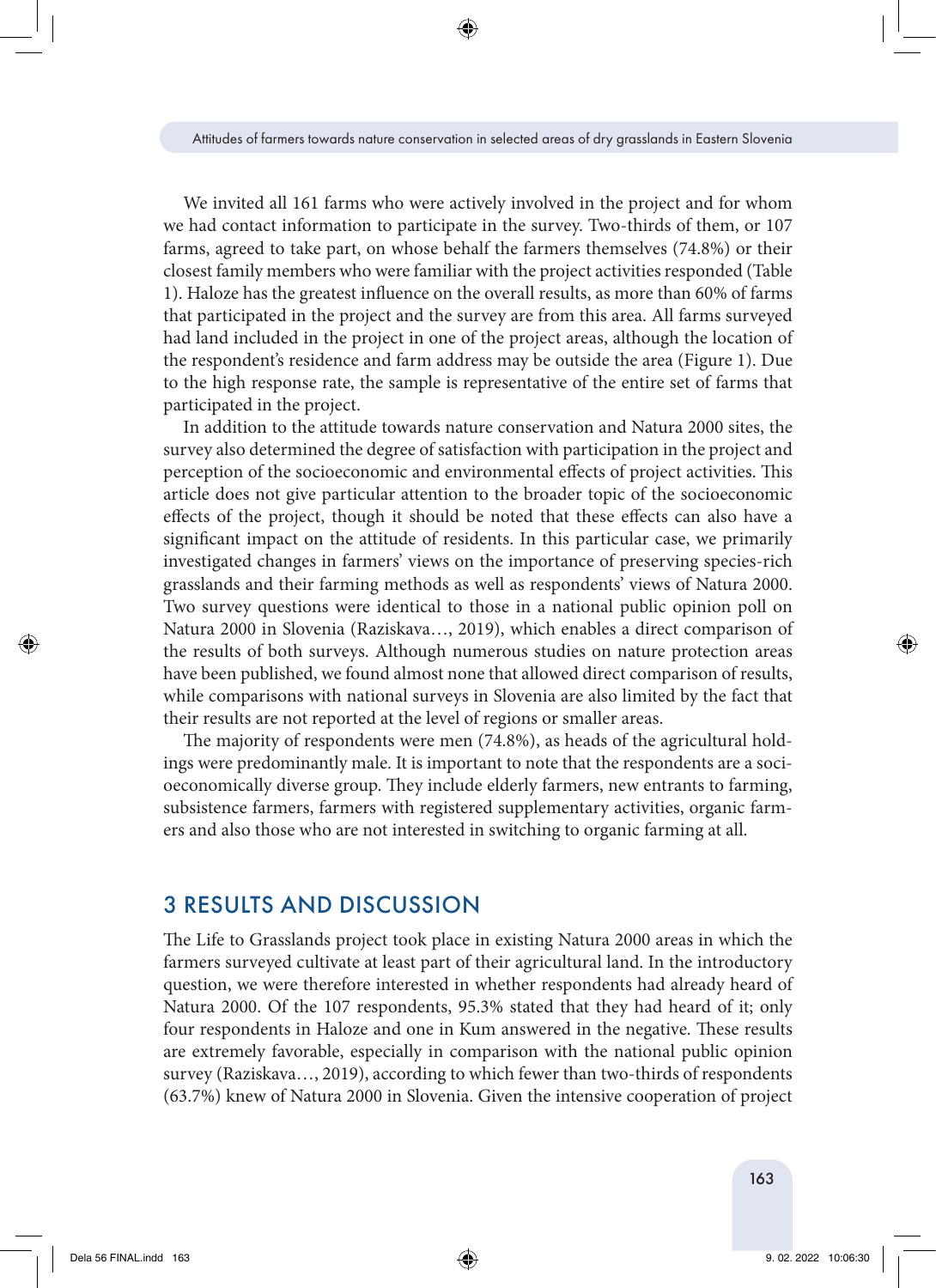partners with local farmers, we can assume that project activities contributed significantly to the familiarity of the surveyed farmers with Natura 2000. The project also changed the views of most participating farmers regarding the importance of preserving species-rich grasslands.

Out of a total of 107 respondents, 58% stated that they now have a different view of the importance of preserving species-rich grasslands as a result of the Life to Grasslands project (Figure 2). In Kum, as many as 80% were convinced of this, while in Gorjanci this figure was 42%, the lowest. In explaining how their opinion had actually changed, they most often highlighted the knowledge gained and increased awareness of the importance of plant species in grasslands (25 statements), the importance of grassland diversity  $(22)$  and the maintenance of dry meadows  $(13)$ . They emphasized the importance of later mowing for dry grasslands so that the grass matures and produces seeds, as well as the importance of preventing overgrowth and preserving grasslands. The results indicate the strong role of raising the awareness of the local population regarding biodiversity and the importance of preserving it even in the case of a rural population traditionally engaged in agriculture, who would be expected to be highly aware of good agricultural practices, adapted to specific local conditions, through their contact with nature. Although respondents value the newly acquired knowledge, they are much less convinced that this will affect their farming methods. Only 43% of respondents reported an impact of the project on changing their views on dry grassland farming in their cultivation practices. The highest share was recorded in Gorjanci (58%) and the lowest in Pohorje (38%). When questioned further about how this different view of farming on dry grasslands is reflected in their practices, respondents most often highlighted methods of grazing, where they delayed the start and are also careful to limit the number of animals in a pasture so as to avoid overgrazing. They prefer grazing to mowing. Where grasslands are mown, the project influenced their decision to delay the start of mowing, which allows the grasses to be successfully propagated beforehand and the grasslands to be preserved. Individual farmers also cited caring for orchards and greater care for grassland in mechanized land cultivation.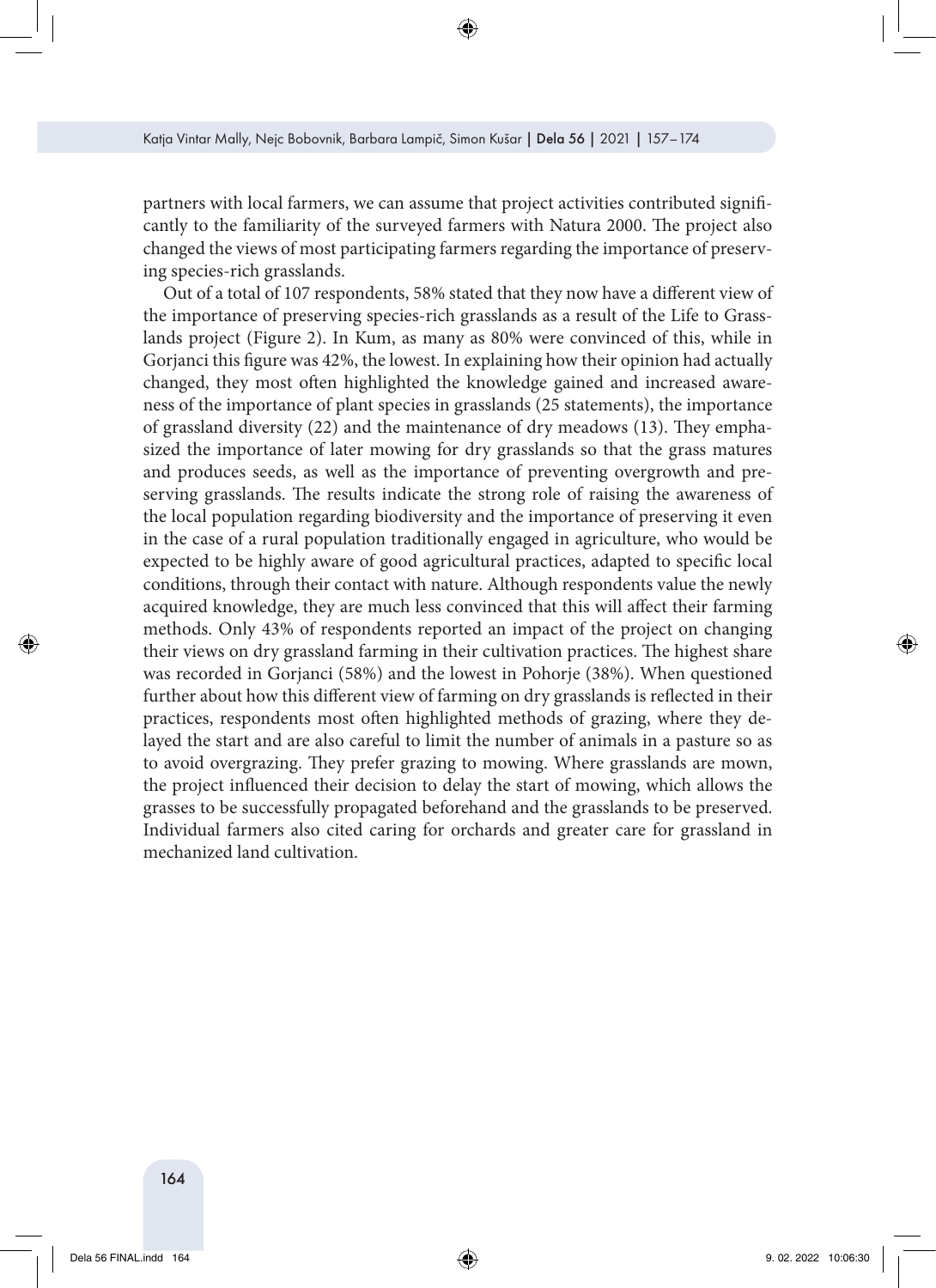



*Source of data: Survey, 2020.*

*Note: Farming question: Do you have a different view of farming on dry grasslands as a result of the Life to Grasslands project? Grasslands question: Do you have a different view of the*  importance of preserving species-rich grasslands as a result of the Life to Grasslands project?

Around 78% of respondents were satisfied with the project, and almost three quarters (72%) agreed with the statement that they would like to participate in such a project in the future. Despite the relatively high level of support for project activities, three-quarters of respondents nevertheless did not agree with the statement that as a result of the project they are more interested in sustainable agricultural practices and organic farming. A low level of agreement was characteristic of all project areas. For the time being, farms that would be willing to switch to organic production can only be found among the 18% of respondents who as a result of the project have also become more interested in organic farming and sustainable farming practices. The results show a relatively high degree of reluctance among farmers to transfer theoretically acquired knowledge into their own practices or make a longer commitment to new practices, which was also found in some cases in other countries (Dimitrakopoulos et al., 2010).  $\frac{1}{2}$  ascs in other countries (Dimitratopouros et al., 2010).

Next, among respondents who confirmed that they knew about Natura 2000 we tried to determine their attitudes towards it and their familiarity with management options in Natura 2000 areas by presenting them with five different statements and asking whether they agreed with them. Four statements were the same as in the national opinion poll, only the statement on pride in living in a Natura 2000 area was adapted to project areas, as these are already part of Natura 2000.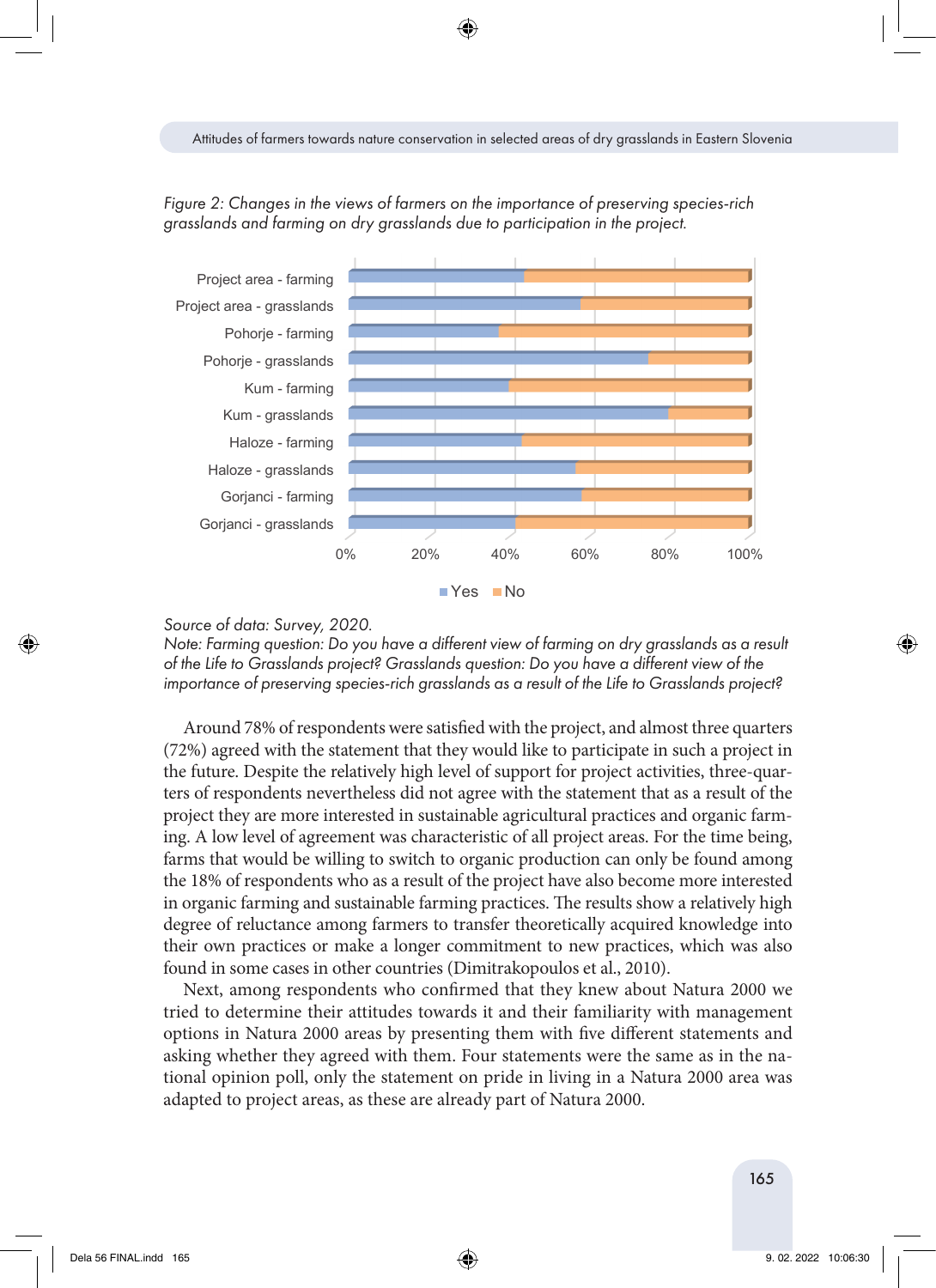Around 88% of respondents agreed with the statement that Natura 2000 signifies nature conservation, while only six respondents disagreed or did not take a position. Even in Haloze, where the level of agreement was the lowest, 84% of respondents still agreed with the statement. However, this is lower by 8.9 percentage points than the figure from the national survey for respondents who associate Natura 2000 with the factor of the farming  $\sigma_{\text{max}}$ nature conservation (Table 2). While a larger share of those familiar with Natura 2000 is found in the project areas compared to the country as a whole, there is a comparatively smaller share of those who recognize it as an instrument of nature protection.



*Figure 3: Agreement of respondents in project areas with statements about Natura 2000.*

**Agree Disagree Don't know** 

#### *Source of data: Survey, 2020.*

*Note: The following statements were presented: 1 – Natura 2000 signifies nature conservation. 2 – Various human activities are allowed in Natura 2000. 3 – If you have forest or if you farm in Natura 2000, you can receive subsidies. 4 – People living in Natura 2000 can take pride in that. 5 – Natura 2000 restricts farming.*

Among the respondents in the project areas, opinions were the most divided on the statement that various human activities are allowed in Natura 2000. Of all the claims, this was the one on which the greatest share of respondents could not take a position, and fewer than half (48%) agreed with it. A comparison with the national survey shows that there are no major differences in the two groups of respondents that agreed, but there is an important difference in the share of those who disagree with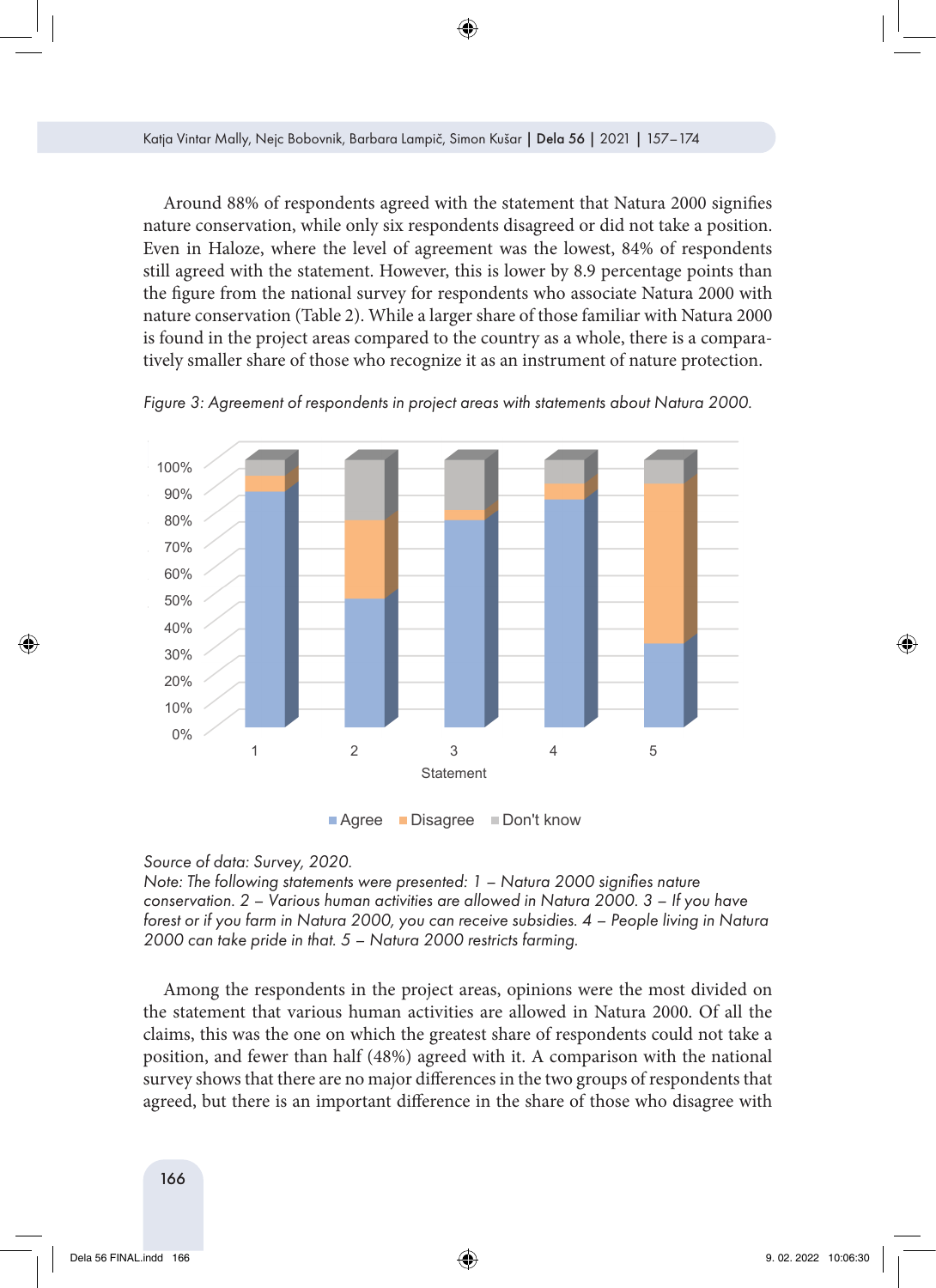the statement, as this was 13.6 percentage points higher in the national survey, at the expense of the share of the undecided.

The third statement asserted that farmers and forest owners in the Natura 2000 area could receive subsidies. In the project areas, 77% of respondents agreed with this, and only four disagreed. Farmers without this kind of knowledge or experience mostly opted for the response "I don't know". Compared to the national survey, a greater share of respondents in the project areas were convinced of the possibility of obtaining a subsidy for agriculture or forestry in the project areas – the difference was 18.9 percentage points. Almost a fifth of the Slovenian population was convinced that such subsidies could not be obtained. The differences in responses are understandable, as farms have considerably more experience in obtaining subsidies than the general public. In the national survey, only 22.4% of respondents were engaged in farming, and 30.3% of respondents owned forest land.

|                                                                                   | Project areas $(N=102)$ |                 |               | Slovenia $(N=1007)$ |                 |            |
|-----------------------------------------------------------------------------------|-------------------------|-----------------|---------------|---------------------|-----------------|------------|
| <b>Statement</b>                                                                  | Agree                   | <b>Disagree</b> | Don't<br>know | Agree               | <b>Disagree</b> | Don't know |
| Natura 2000 signifies nature<br>conservation.                                     | 88.2                    | 5.9             | 5.9           | 97.1                | 2.1             | 0.8        |
| Various human activities are<br>allowed in Natura 2000.                           | 48.0                    | 29.4            | 22.5          | 48.7                | 43.0            | 8.3        |
| If you have forest or if you<br>farm in Natura 2000, you<br>can receive subsidies | 77.4                    | 3.9             | 18.6          | 58.5                | 18.5            | 23.0       |
| People living in Natura 2000<br>can take pride in that.*                          | 85.3                    | 5.9             | 8.8           | 79.5                | 10.4            | 10.1       |
| Natura 2000 restricts<br>farming.                                                 | 31.4                    | 59.8            | 8.8           | 68.0                | 23.0            | 9.0        |

*Table 2: Agreement with statements about Natura 2000 in Slovenia and in the project areas.*

*Sources of data: Raziskava…, 2019; Survey, 2020.*

*Note: \*In the national public opinion survey the statement was: If I lived in a Natura 2000 area, I would be proud.*

A longitudinal study on social values of space and the environment in Slovenia (Hočevar et al., 2018) showed that in the period 2004–2018, support for the protection of natural areas increased in the country. As many as 81.4% of respondents believed that the state should consistently protect all areas of preserved nature, even in the face of local opposition. Moreover, in the same opinion poll in 2018, the population of Slovenia most often cited the proximity of nature (61.0%) and a clean (unpolluted) environment (55.6%) among the five most important features of a place to live, immediately after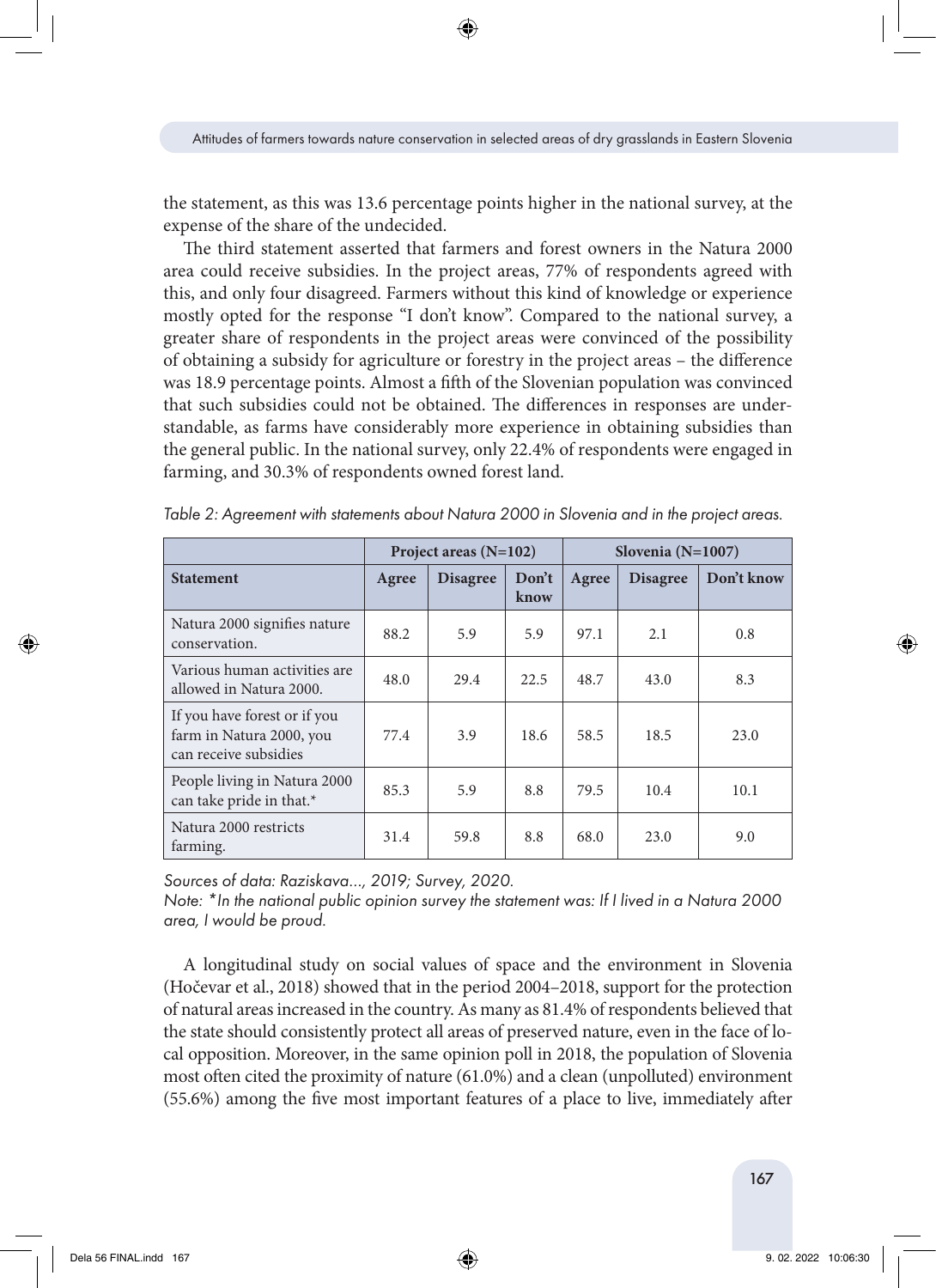security with a low crime rate (77.5% of respondents), which shows how highly valued nature is in the country. The results of the national survey from 2019, in which almost 80% of respondents agreed with the statement that they would be proud to live in a Natura 2000 area, can also be understood in this context. Only a tenth saw no reason to be proud. In the project areas in 2020, respondents were even more convinced that inhabitants of Natura 2000 areas can take pride in this. All respondents in Pohorje and about 84% of respondents from other areas agreed with the statement.

The greatest differences in the results of the two surveys could be seen regarding the statement that Natura 2000 restricts farming. Fewer than a third of the respondents in the project areas agreed with the statement, whereas more than two-thirds of the respondents in the national survey did (68.0%). Significant differences also exist between project areas, as no one in Pohorje agreed with the statement, while in Haloze 36.5% of respondents regarded Natura 2000 as a restriction for agriculture. In general, project areas where the majority of the population live in the Natura 2000 area and are also engaged in farming have been shown to be more aware of the practical consequences of nature protection measures, and surprisingly less aware of what Natura 2000 is primarily intended for.

We also found that almost half of all respondents, thanks to this primarily nature conservation project, have begun to identify new development opportunities for agriculture in their area, from new farming practices to opportunities to engage in supplementary activities on farms and generate additional income. In this way, the project has clearly succeeded in linking environmental efforts in their local environments with the search for opportunities for progress in the social and economic fields, which is also extremely important for achieving the long-term goals of sustainable development.

# 4 CONCLUSIONS

A survey of the attitudes of participating farms in the LIFE project Life to Grasslands, which took place between 2015 and 2020 in four dry grassland areas in Slovenia, showed that respondents display a more positive attitude towards Natura 2000 sites compared to other Slovenian residents. To a greater extent, they expressed pride in living in Natura 2000 areas, and to a lesser extent they saw this form of nature conservation as an impediment to agriculture or other human activities, and were much more aware of the possibilities for financial support that they can receive for their agricultural activities. 95.3% of respondents were familiar with Natura 2000, significantly above the national average (63.7%). The only deviation is the finding that respondents from the project areas equated Natura 2000 with the conservation of nature to a somewhat lesser extent. This could also be the result of project activities aimed at raising awareness of economic opportunities in areas where special attention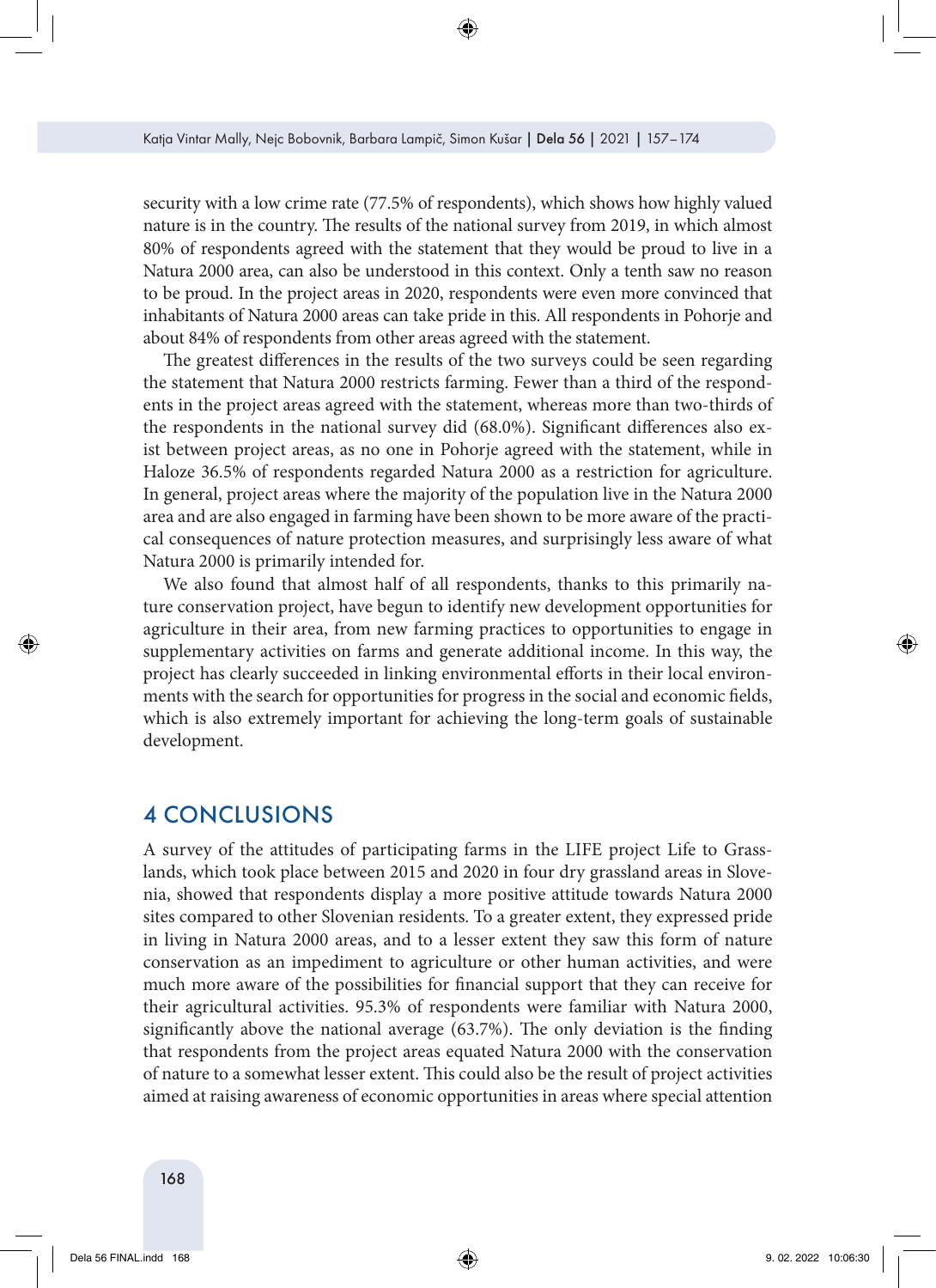needs to be paid to nature conservation efforts. Nevertheless, we can confirm the initial assumption that farmers participating in the project of conservation and management of dry grasslands are more aware of Natura 2000 sites than other inhabitants of Slovenia and have a more positive attitude towards them.

We also found that the project helped to identify new development opportunities for agriculture and significantly changed the view of farmers on the importance of preserving species-rich grasslands, especially concerning greater awareness and knowledge of plants, grassland diversity and the importance of maintaining dry grasslands. However, we noticed a significant gap between the higher level of awareness of the farmers involved in the project and the actual implementation of new farming practices. In just under half of the participating farmers, the project also influenced changes in certain agricultural practices, most often in grazing and methods of mowing meadows. However, farmers have remained relatively reluctant to make more radical changes to farming (e.g. switching to organic production), although many have shown readiness for them in principle and over time. As a result, additional education of farmers will be needed, as well as efforts from various stakeholders in the field of environmental protection and the promotion of sustainable agriculture, in order to transfer awareness into regular agricultural practices to a greater extent.

The success of the project is reflected not only in the way of thinking of the surveyed farmers, but also in the new agriculture, environment and climate payments scheme as a "conservation of dry grasslands" intervention, which is included in the strategic plan of the upcoming programming period (MKGP, 2021). This is the only intervention in a scheme that is entirely results-oriented. Since it has already been tested in the field at the time of the project implementation, it is expected to be more successful than past agri-environment measures related to grasslands, which have been identified as highly ineffective (Kaligarič et al., 2019).

In interpreting the results of the survey, it should be noted that the attitudes of the respondents during their lives are shaped by many factors and thus project activities could only influence them to a limited extent. Also, the farms involved in the project represented only a minority of all those who farm in the project areas, so their opinions cannot be generalized to the entire areas of Gorjanci, Haloze, Kum or Pohorje. Nevertheless, it is these farms that have gained knowledge and experience in the LIFE project that can be an important driving force in their local communities in the future. Through following established good practices, the effects of projects can spill over to other stakeholders (Magda et al., 2015) who have not participated actively in the project, and positive experiences with the project also open the door to other similar approaches.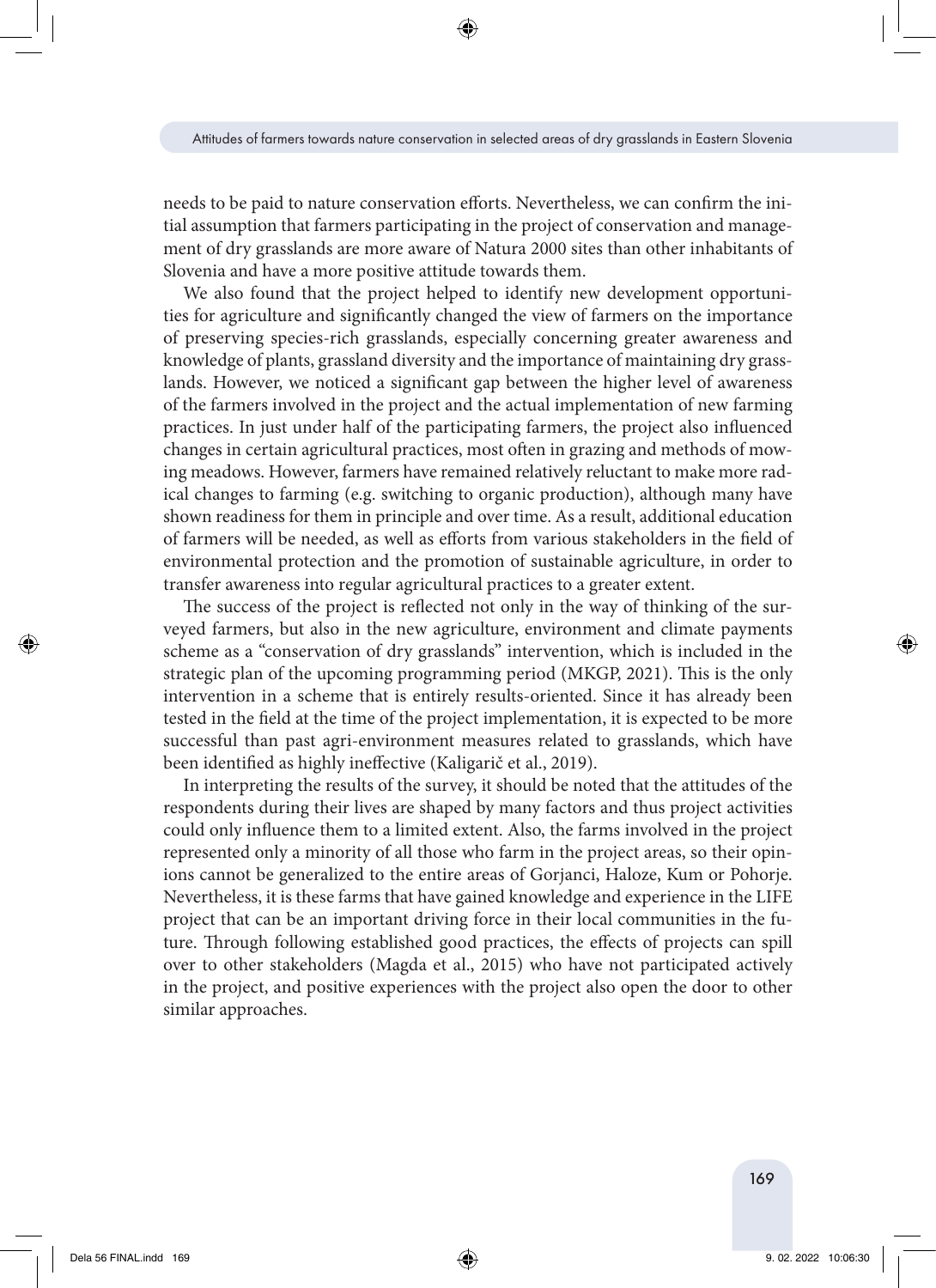### Acknowledgment

*The study (Vintar Mally et al., 2020) was carried out by a project team from the Department of Geography, Faculty of Arts, University of Ljubljana. The authors give special thanks to their colleague Doroteja Penko for meticulous administration of the survey.*

*The LIFE project Conservation and management of dry grasslands in Eastern Slovenia (Life to Grasslands) was implemented by the Institute of the Republic of Slovenia for Nature Conservation in cooperation with several partners (Rural Development Center PRJ Halo, Agriculture and Forestry Institute Ptuj, Local Community Dobovec and Society Gorjanske košenice), and was made possible by the European Union financial instrument LIFE+ Nature and Biodiversity, with co-financing from the Ministry of the Environment and Spatial Planning of the Republic of Slovenia.*

# References

- ARSO [Slovenian Environment Agency], 2020. Environmental atlas of Slovenia. URL: http://gis.arso.gov.si/atlasokolja/profile.aspx?id=Atlas\_Okolja\_AXL@Arso&culture=en-US (accessed 10.07.2020).
- Brankov, J., Jojić Glavonjić, T., Milanović Pešić, A., Petrović, M. D., Tretiakova, T. N., 2019. Residents' perceptions of tourism impact on community in national parks in Serbia. European Countryside, 11, 1, pp. 124–142. DOI: 10.2478/euco-2019-0008.
- Calaciura, B., Spinelli, O., 2008. Management of Natura 2000 habitats. 6210 Semi-natural dry grasslands and scrubland facies on calcareous substrates (*Festuco-Brometalia*)(\*important orchid sites). Brussels: European Commission.
- Chan, K. M. A., Pringle, R. M., Ranganathan, J., Boggs, C. L., Chan, Y. L., Ehrlich, P. E., Haff, P. K., Heller, N. E., Al-Khafaji, K., Macmynowski, D. P., 2007. When agendas collide. Human welfare and biological conservation. Conservation Biology, 21, 1, pp. 59–68. DOI: 10.1111/j.1523-1739.2006.00570.x.
- Debeljak, N., Erbida, N., Makovec, G., Panjan, M., Pavlič, M., Podgorelec, M., Razpotnik, K., Simčič, M., Strahovnik, L., Štruc, S., 2020. Life to Grasslands: Layman's report. Ljubljana: Institute of the Republic of Slovenia for Nature Conservation.
- Dimitrakopoulos, P. G., Jones, N., Iosifides, T., Florokapi, I., Lasda, O., Paliouras, F., Evangelinos, K. I., 2010. Local attitudes on protected areas. Evidence from three Natura 2000 wetland sites in Greece. Journal of Environmental Management, 91, pp. 1847–1854. DOI: 10.1016/j.jenvman.2010.04.010.
- EEA [European Environment Agency], 2021. Natura 2000 Barometer. URL: [https://](https://www.eea.europa.eu/data-and-maps/dashboards/natura-2000-barometer) [www.eea.europa.eu/data-and-maps/dashboards/natura-2000-barometer](https://www.eea.europa.eu/data-and-maps/dashboards/natura-2000-barometer) (accessed 9.11.2021).
- Galvánek, D., Janák, M., 2008. Management of Natura 2000 habitats. 6230 \*Species-rich Nardus grasslands. Brussels: European Commission.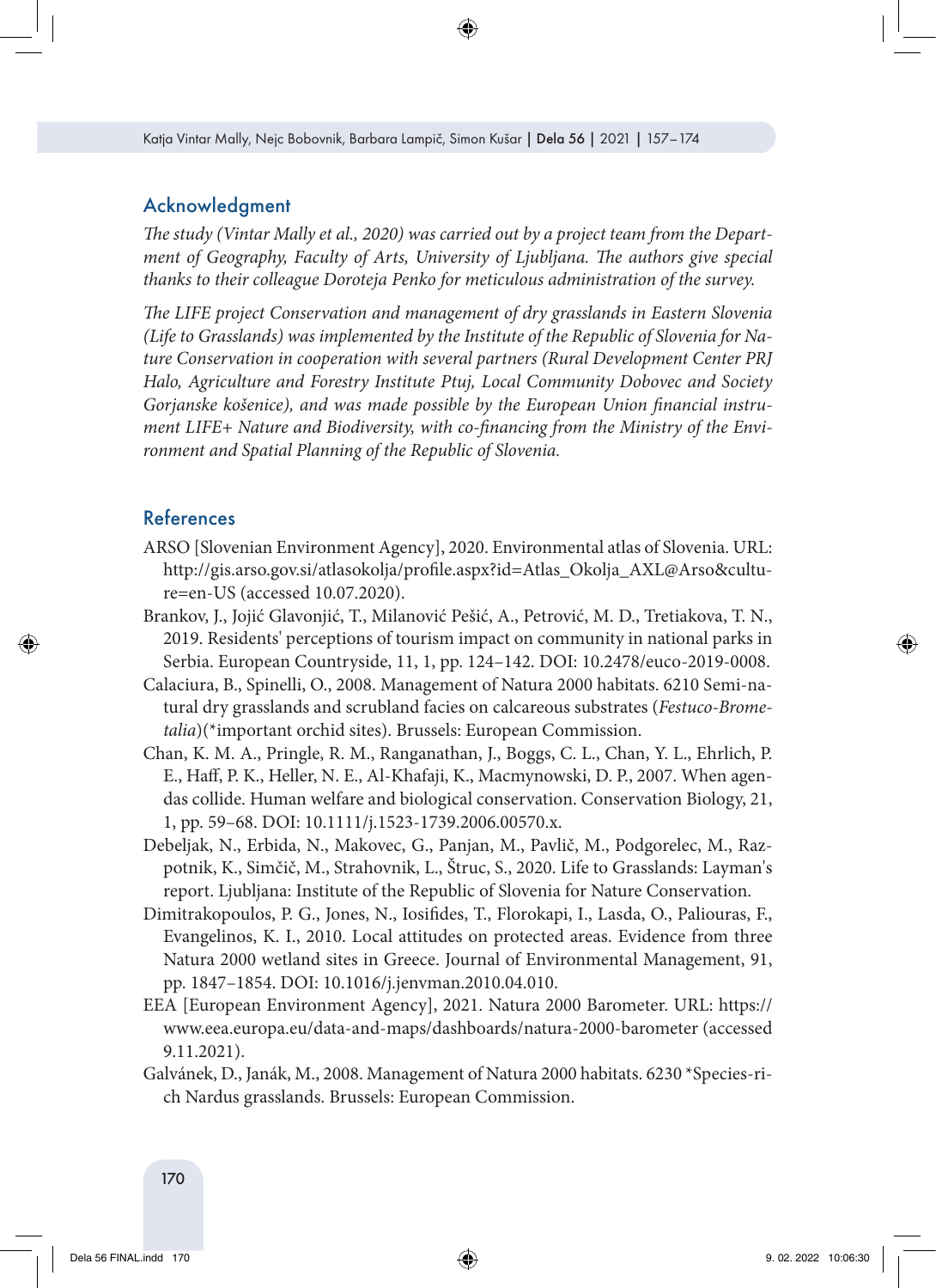- Hočevar, M., Uršič, M., Zavratnik, S., Medved, P., 2018. Javnomnenjska raziskava družbenih vrednot o prostoru in okolju: longitudinalna študija med leti 2003 in 2018. Ljubljana: Fakulteta za družbene vede.
- IRSNC [Institute of the Republic of Slovenia for Nature Conservation], 2020. Life to Grasslands. URL: <https://zrsvn-varstvonarave.si/projekti/lifetograsslands/>(accessed 10.07.2020).
- Kaligarič, M., Čuš, J., Škornik, S., Ivajnšič, D., 2019. The failure of agri-environment measures to promote and conserve grassland biodiversity in Slovenia. Land Use Policy, 80, pp. 127–134. DOI: [10.1016/j.landusepol.2018.10.013.](https://doi.org/10.1016/j.landusepol.2018.10.013)
- Kamphorst, D. A., Bouwma, I. M., Selnes, T. A., 2017. Societal engagement in Natura 2000 sites. A comparative analysis of the policies in three areas in England, Denmark and Germany. Land Use Policy, 61, pp. 379–388. DOI: 10.1016/j.landusepol.2016.11.019.
- Lampič, B., Mrak, I., 2007. Nature conservation in Slovenia. In: Vysoudil, M., Lampič, B., Sulzer, W. (eds.). Sustainable environmental research: promoting international cooperation and mutual assistance in natural parks. Olomouc: Palacký University, pp. 26–34.
- Lampič, B., Mrak, I., 2008. Vrednote, vrednosti in razvojni potenciali območij varovanja. Dela, 29, pp. 145–159. DOI: 10.4312/dela.29.145-159.
- Life conservation and management of dry grasslands in Eastern Slovenia. Life to grasslands. Final report. 2021. [http://www.lifetograsslands.si/wp-content/uplo](http://www.lifetograsslands.si/wp-content/uploads/2021/05/Final-report-)[ads/2021/05/Final-report-](http://www.lifetograsslands.si/wp-content/uploads/2021/05/Final-report-)[LIFE-TO-GRASSLANDS\\_LIFE14-NAT\\_SI\\_000005\\_](http://www.lifetograsslands.si/wp-content/uploads/2021/05/Final-report-LIFE-TO-GRASSLANDS_LIFE14-NAT_SI_000005_za-objavo.pdf) [za-objavo.pdf](http://www.lifetograsslands.si/wp-content/uploads/2021/05/Final-report-LIFE-TO-GRASSLANDS_LIFE14-NAT_SI_000005_za-objavo.pdf) (accessed 29.07.2021).
- [Magda,](https://link.springer.com/article/10.1007/s00267-015-0553-6#auth-Dani_le-Magda) D., [de Sainte, M.](https://link.springer.com/article/10.1007/s00267-015-0553-6#auth-Christine-Sainte_Marie) C.[, Plantureux,](https://link.springer.com/article/10.1007/s00267-015-0553-6#auth-Sylvain-Plantureux) S., [Agreil,](https://link.springer.com/article/10.1007/s00267-015-0553-6#auth-Cyril-Agreil) C., [Amiaud](https://link.springer.com/article/10.1007/s00267-015-0553-6#auth-Bernard-Amiaud), B., [Mestelan,](https://link.springer.com/article/10.1007/s00267-015-0553-6#auth-Philippe-Mestelan) P., [Miho](https://link.springer.com/article/10.1007/s00267-015-0553-6#auth-Sarah-Mihout)[ut](https://link.springer.com/article/10.1007/s00267-015-0553-6#auth-Sarah-Mihout), S., 2015. Integrating agricultural and ecological goals into the management of species-rich grasslands: Learning from the flowering meadows competition in France. Environmental Management, 56, pp. 1053–1064. DOI: 10.1007/s00267-015-0553-6.
- MKGP [Ministry of Agriculture, Forestry and Food], 2016. Extract from the Register of Agricultural Holdings, 31.12.2015.
- MKGP [Ministry of Agriculture, Forestry and Food], 2021. URL: https://skp.si/en/ cap-2023-2027 (accessed 24.11.2021).
- Nastran, M., Černič Istenič, M., 2015. Who is for or against the park? Factors influencing the public's perception of a regional park: a Slovenian case study. Human Ecology Review, 21, 2, pp. 93–111.
- Pak, M., 2012. Razvojni potenciali Haloz. Geografski obzornik, 59, 1/2, pp. 4–11.
- Perko, D., 1999. Gorjanci. In: Perko, D., Orožen Adamič, M. (eds.). Slovenija. Pokrajine in ljudje. Ljubljana: Mladinska knjiga, pp. 498–507.
- Peterken, G. F., 2013. Meadows. London: British Wildlife Publishing.
- Petkovšek, M., 2020. Habitats of European interest. Ljubljana: Slovenian Environment Agency. <http://kos.arso.gov.si/en/content/habitats-european-interest-1> (accessed 9.11.2021).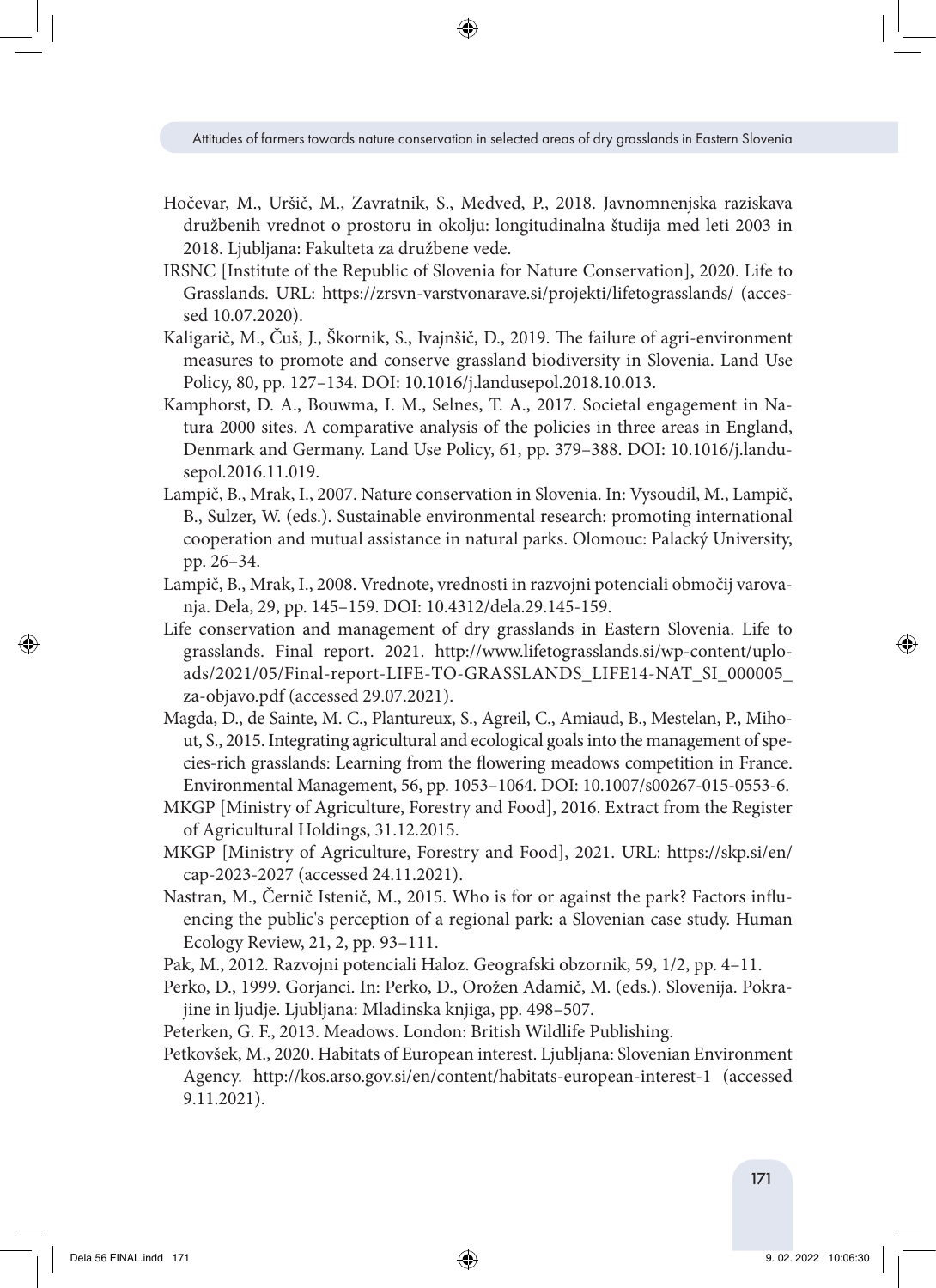- Pietrzyk-Kaszyńska, A., Cent, J., Grodzińska-Jurczak, M., Szymańska, M., 2012. Factors influencing perception of protected areas—The case of Natura 2000 in Polish Carpathian communities. Journal for Nature Conservation, 20, 5, pp. 284–292. DOI: [10.1016/j.jnc.2012.05.005.](http://dx.doi.org/10.1016/j.jnc.2012.05.005)
- Potočnik Slavič, I., Cigale, D., Lampič, B., Perpar, A., Udovč, A., 2016. (Ne)raba razpoložljivih virov na kmetijah v Sloveniji. Ljubljana: Znanstvena založba Filozofske fakultete.
- Raziskava javnega mnenja o odnosu javnosti do Nature 2000 v Sloveniji. Poročilo o raziskavi. 2019. Ljubljana: Parsifal SC, strateške komunikacije.
- Rodela, R., Torkar, G., 2011. Percepcija razvojnih možnosti lokalnega prebivalstva v Krajinskem parku Goričko. In: Nared, J., Perko, D., Razpotnik Visković, N. (eds.). Razvoj zavarovanih območij v Sloveniji. Ljubljana: Založba ZRC, pp. 187–192.
- SURS [Statistical Office of the Republic of Slovenia], 2020. SiStat database. URL: https://pxweb.stat.si/SiStat (accessed 16.07.2020).
- Šorgo, A., Špur, N., Škornik, S., 2016. Public attitudes and opinions as dimensions of efficient management with extensive meadows in Natura 2000 area. Journal of Environmental Management, 183, pp. 637–646. DOI: [10.1016/j.jenvman.2016.09.024.](http://dx.doi.org/10.1016/j.jenvman.2016.09.024)
- The European environment state and outlook 2020. Knowledge for transition to a sustainable Europe. 2019. Luxembourg: Publications Office of the European Union.
- Vintar Mally, K., Bobovnik, N., Lampič, B., Kušar, S., 2020. Analiza socialno-ekonomskih vplivov projektnih aktivnosti na lokalno gospodarstvo in prebivalstvo. Končno poročilo. Ljubljana: Univerza v Ljubljani, Filozofska fakulteta, Oddelek za geografijo.
- Zwitter, Ž., Rasran, L., 2022. Species-rich grasslands in the Alps in the last millennium: Environmental history and historical ecology. Vienna: Austrian Academy of Sciences (in press).
- Žiberna, I., 1999. Strojna, Kozjak in Pohorje. In: Perko, D., Orožen Adamič, M. (eds.). Slovenija. Pokrajine in ljudje. Ljubljana: Mladinska knjiga, pp. 143–154.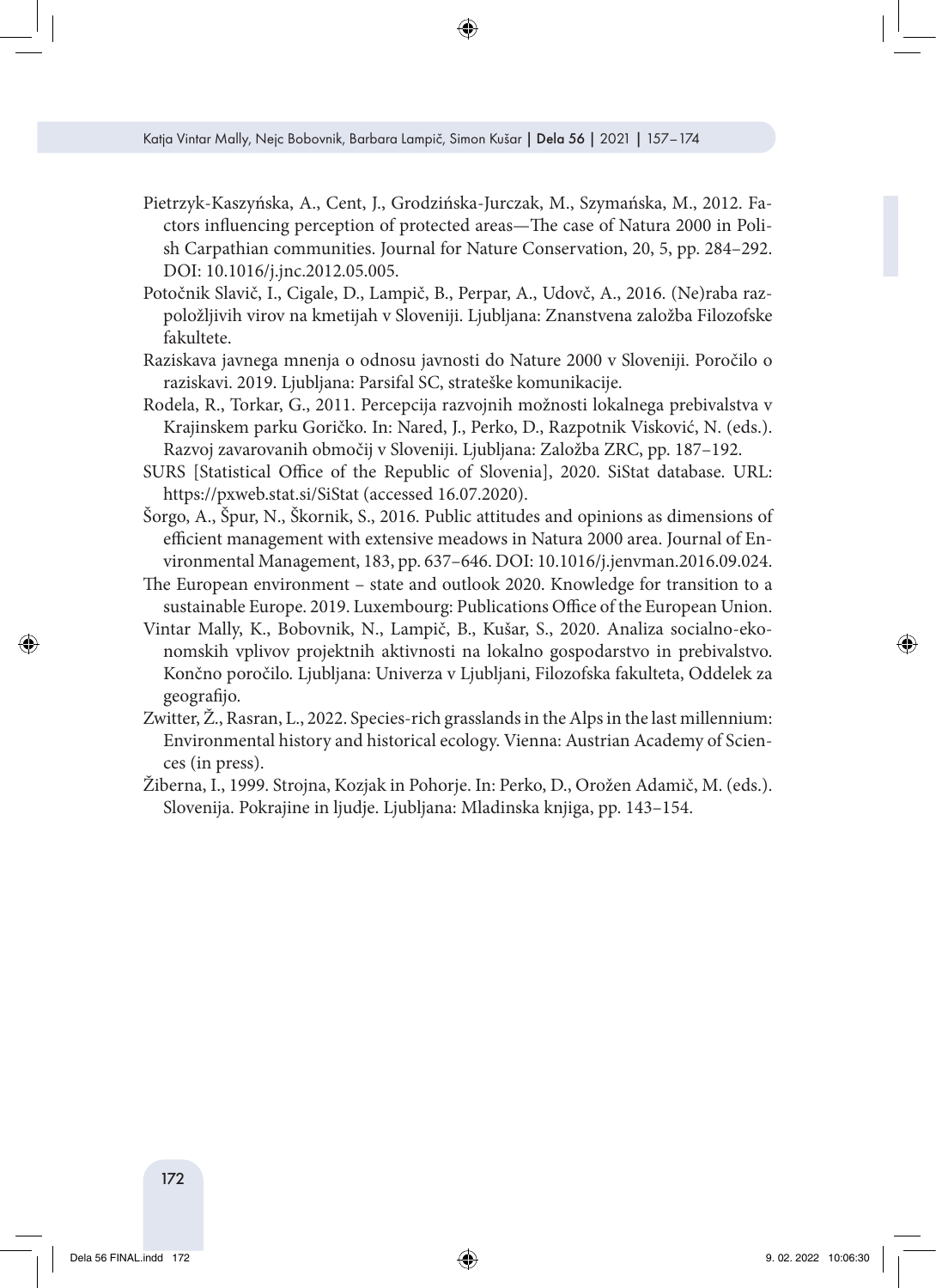# ODNOS KMETOV DO VARSTVA NARAVE NA IZBRANIH OBMOČJIH SUHIH TRAVIŠČ V VZHODNI SLOVENIJI

### Povzetek

V članku so predstavljeni rezultati raziskave odnosa do varstva narave in območij Natura 2000 med kmeti, ki so v obdobju 2015–2020 sodelovali v LIFE projektu Life to grasslands. LIFE projekt je bil namenjen ohranjanju suhih travišč na štirih Natura 2000 območjih v vzhodni Sloveniji; Haloze, Pohorje, Kum in Gorjanci. V zadnjem letu trajanja projekta (2020) smo z anketiranjem sodelujočih kmetijskih gospodarstev skušali ugotoviti, v kolikšni meri je projekt vplival na spremembo stališč kmetov o suhih traviščih in kmetovanju na njih, njihovo mnenje o Naturi 2000 pa smo dodatno primerjali z rezultati slovenskih javnomnenjskih raziskav. Čeprav je bil projekt primarno usmerjen v doseganje naravovarstvenih ciljev, se je pomemben del aktivnosti projektnih partnerjev navezoval tudi na izobraževanje in ozaveščanje lokalnega prebivalstva o pomenu suhih travišč, območij Natura 2000 in varstva narave nasploh. Posledično je preučitev izhajala iz predpostavke, da bodo v projektu ohranjanja in upravljanja suhih travišč sodelujoči kmeti v primerjavi z drugimi prebivalci Slovenije izkazovali višjo stopnjo ozaveščenosti o območjih Natura 2000 in imeli do njih bolj pozitiven odnos.

V preučevanih predelih Haloz, Kuma in Gorjancev se v okviru Nature 2000 varuje habitatni tip 6230 – vrstno bogata travišča s prevladujočim navadnim volkom (*Nardus stricta)*, na Pohorju pa habitatni tip 6210 – polnaravna suha travišča in grmiščne faze na karbonatnih tleh (*Festuco-Brometalia*). Obstoj obeh evropsko pomembnih habitatnih tipov je vezan na ekstenzivno kmetijstvo ali pašo in je v Evropi ogrožen na eni strani zaradi intenziviranja kmetijstva, na drugi strani pa zaradi opuščanja rabe v preteklosti košenih travnikov in pašnikov, kar vodi v zaraščanje. S projektom Life to grasslands so tako skušali predvsem vzpostavljati ugodno stanje in ohranjanje suhih travišč, vzporedno pa v praksi dokazovati, da je možno kmetovanje oziroma zagotavljanje prehranske varnosti ob sočasnem varovanju narave (IRSCN, 2020). Domače in tuje študije namreč kažejo, da sta odnos in vključenost lokalnih kmetov izjemnega pomena za uspešno upravljanje naravovarstvenih območij, četudi okoljska ozaveščenost kmetov oziroma lokalnih prebivalcev ne vodi nujno v njihovo aktivno udeležbo.

Aktivnosti za ohranjanje suhih travišč, ki so potekale na zemljiščih sodelujočih kmetov, so vključevale odstranjevanje zarasti, urejanje novih travnikov in pašnikov za ekstenzivno rabo, obnavljanje ali pomlajevanje visokodebelnih sadovnjakov in podobno. Lokalni kmeti in prebivalci torej niso bili deležni le ozaveščanja in izobraževanja, temveč so bili v projekt aktivno vključeni s svojimi zemljišči in opravljenimi urami dela, v zameno pa so se iz projekta financirali nakupi kmetijske opreme, ki so jo prejeli v uporabo, ter pomoč tretjih oseb (npr. za čiščenje zemljišč) (Debeljak et al., 2020).